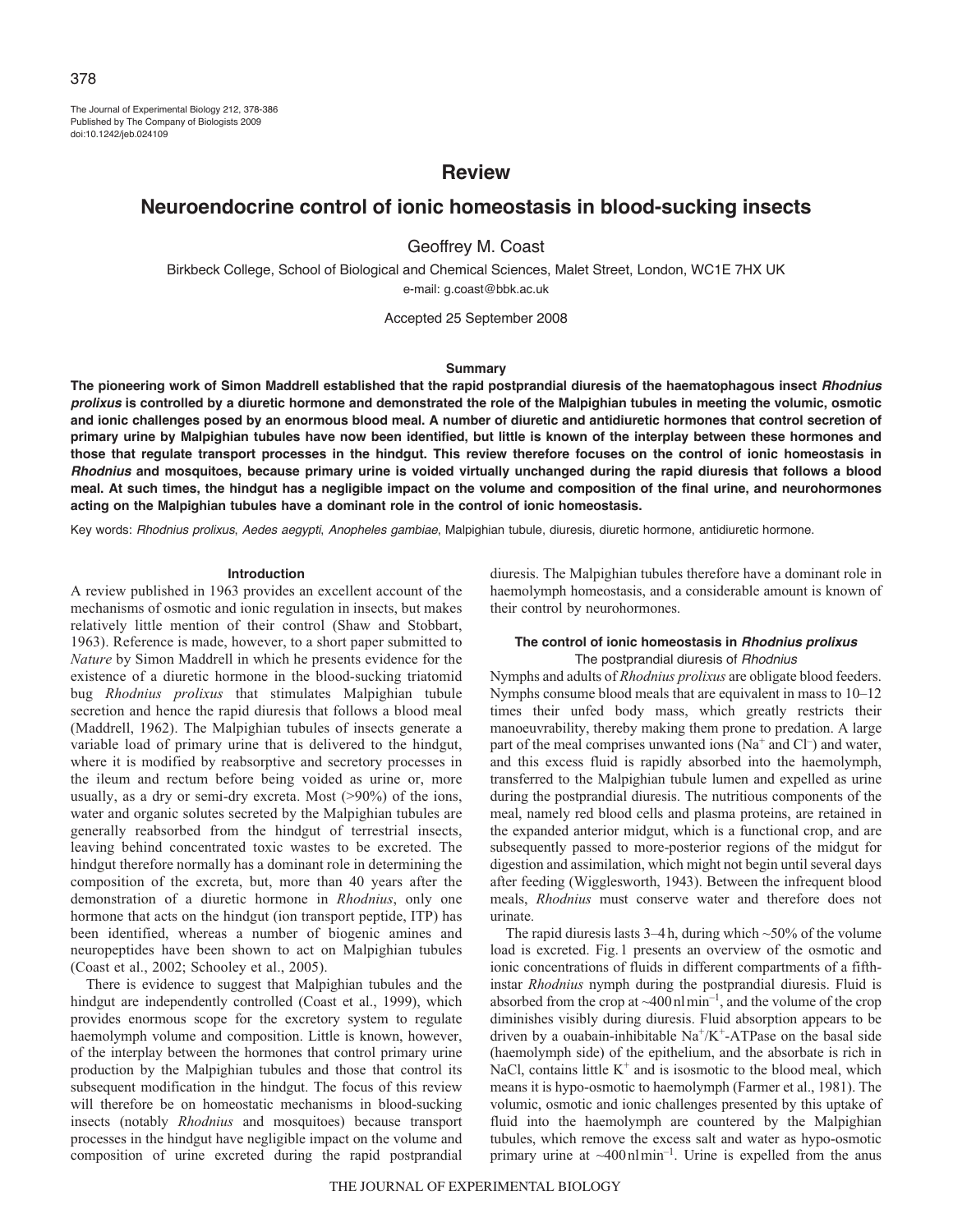

Fig. 1. An overview of osmotic and ionic concentrations and fluid movements during rapid diuresis in a fifth-instar Rhodnius nymph. Coloured arrows, used to indicate transport across the anterior midgut and across upper and lower Malpighian tubule segments, correspond to those used for the dose–response curves in Fig. 4. Ion concentrations are given in mmoll<sup>-1</sup>. Based upon data from Maddrell (Maddrell, 1976).

every 2–3min, and transport processes in the hindgut have negligible impact on its volume and composition.

*Rhodnius* Malpighian tubules comprise distinct upper and lower segments. The upper segment secretes primary urine, and the rate of secretion is increased >1000-fold during the postprandial diuresis. The secreted fluid is isosmotic to haemolymph and, in unstimulated tubules, contains substantially more  $K^+$  than  $Na^+$ (Ramsay, 1952). During diuresis, however, Na<sup>+</sup>-rich fluid is secreted, but it nevertheless contains considerable amounts of  $K^+$  $(70-80 \text{ mmol}^{-1})$ , which, if it were excreted, would deplete the haemolymph of its total  $K^+$  content within a minute (Maddrell et al., 1993b). Potassium loss is prevented by the selective uptake of KCl from the lower segment of the tubule (Maddrell and Phillips, 1975). The osmotic permeability of this segment is less than that of the upper tubule, and the lower tubule is therefore a diluting segment. The urine expelled from the anus is therefore hypoosmotic to haemolymph and contains relatively little K+  $(4 \text{mmol } 1^{-1}).$ 

## Coordinating the activities of the anterior midgut and Malpighian tubules

Within 2–3h of the onset of feeding, a volume of NaCl-rich hypoosmotic fluid equivalent to 10-times the haemolymph volume is absorbed from the crop of a fifth-instar nymph and expelled as urine. Despite this rapid turnover of ions and water, the volume and composition of the haemolymph change relatively little. Transport processes in the anterior midgut, and the upper and lower segments of the Malpighian tubules, must therefore be precisely coordinated. Maddrell suggested that haemolymph volume could be autonomously regulated by a diuretic hormone that stimulates Malpighian tubule secretion and fluid absorption from the anterior midgut (Maddrell, 1980). The concept is illustrated in Fig.2. During diuresis, the diuretic hormone concentration in the circulation is somewhat greater (0–50%) than that needed to stimulate maximal tubule secretion (Maddrell, 1964a) but is assumed to be less than that required to maximally stimulate absorption from the crop. Any change in haemolymph volume will alter the diuretic hormone concentration, but will have little effect on tubule secretion, because it is already maximal. It will, however, increase or decrease the rate of absorption of fluid from the crop, thereby restoring haemolymph volume to a set point when the rates of fluid uptake and secretion are equal.

The activities of the upper and lower Malpighian tubule segments must also be closely coordinated during diuresis so as to preserve haemolymph  $K^+$ . Importantly,  $K^+$  uptake from the lower tubule segment must be activated in advance of the stimulation of secretion by the upper tubule so as to prevent depletion of haemolymph  $K^+$  (Maddrell et al., 1993b). To achieve this, the lower tubule appears more sensitive to diuretic hormone than the upper tubule, which means it will be stimulated earlier, and its response is more rapid. During diuresis, both tubule segments are maximally stimulated, and haemolymph  $K^+$  is then autonomously regulated by their differing responses to a change in  $K^+$  concentration. Thus, if the haemolymph  $K^+$  concentration falls,  $K^+$  transport by the upper tubule decreases, whereas  $K^+$  uptake from the lower tubule increases, and *vice versa* (Maddrell et al., 1993b).

#### Rhodnius diuretic hormones

Within a minute of the onset of feeding, diuretic hormone is released into the circulation, and fluid secretion by the upper tubule is stimulated >1000-fold (Maddrell, 1963). The diuretic hormone originates from the mesothoracic ganglion mass (MTGM) and is released from neurohaemal sites along abdominal nerves 1–5 in response to distension of the abdomen by the blood meal (Maddrell, 1964b; Maddrell, 1966). Diuretic activity is largely concentrated in a group of posterior lateral neurosecretory cells, and the hormone content of single cells isolated from the MTGM has been assessed both during and after diuresis (Berlind and Maddrell, 1979). Interestingly, these cells contain a diuretic hormone that is a potent stimulant of the upper tubule but which has no effect on  $K^+$  uptake from the lower tubule, whereas that latter is stimulated by a factor releasable from the MTGM and its associated nerves, which suggests that there might be more than one diuretic hormone present in *Rhodnius* (Maddrell, 1976). Indeed, the MTGM is now known to contain several neurohormones that act on Malpighian tubules (Table 1). Their distribution in the MTGM is shown schematically in Fig.3. The focus here is on the MTGM because this is the identified source of *Rhodnius* diuretic hormone (Maddrell, 1963), but these neurohormones are also found in other regions of the central nervous system, most notably the brain, and they might be released from the corpora cardiaca.

## Serotonin is a diuretic hormone in Rhodnius

Of the neurohormones listed in Table1, only serotonin (5 hydroxytryptamine, 5-HT) has been shown conclusively to function as a diuretic hormone. Serotonin-like immunoreactive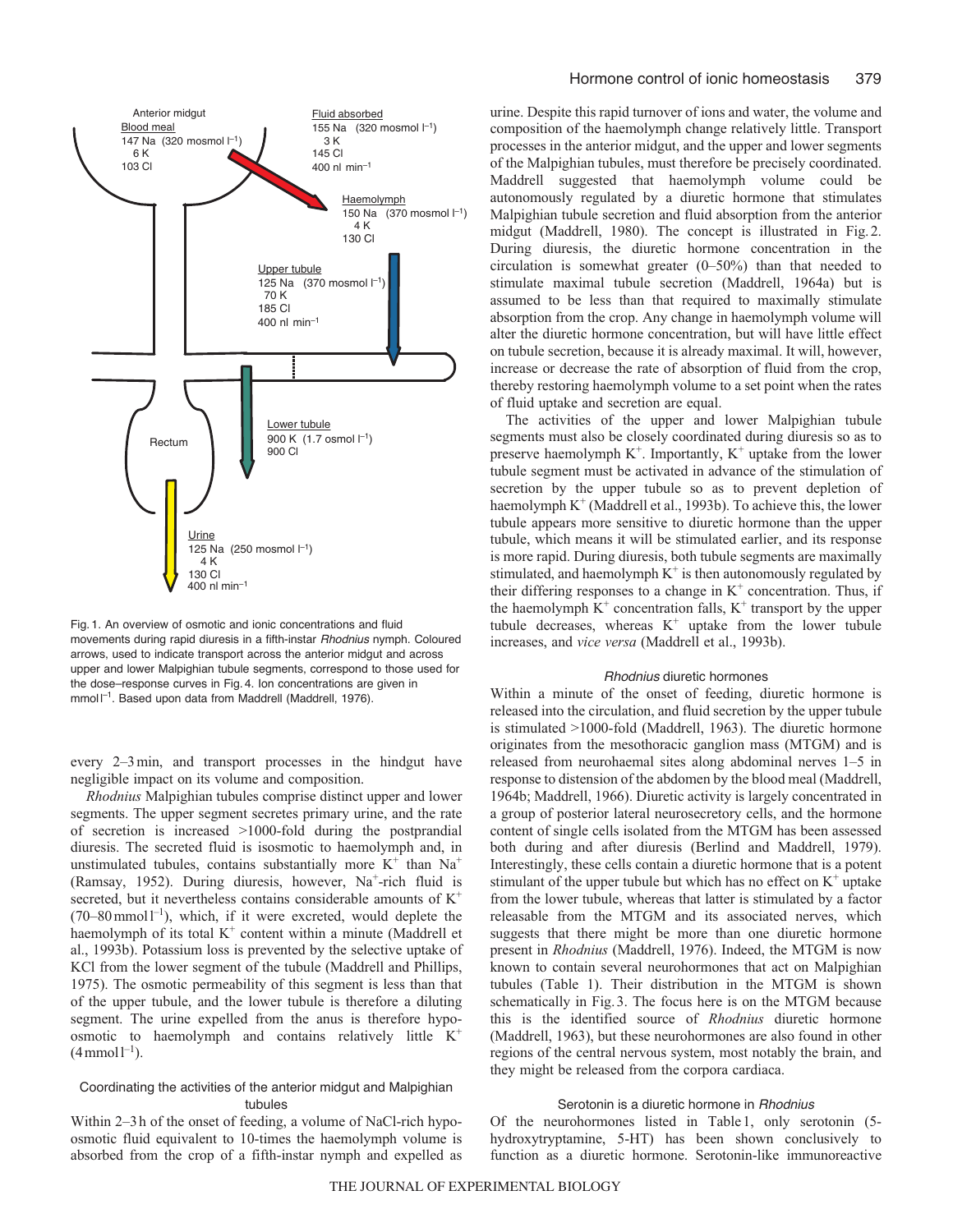

Fig. 2. Hypothetical dose–response curves for a diuretic hormone that stimulates fluid absorption from the anterior midgut (red curve) and fluid secretion by upper Malpighian tubules (blue curve). The vertical lines show how the diuretic hormone concentration will respond to an increase (a) or decrease (b) in haemolymph volume. Changes in diuretic hormone concentration have no effect on fluid secretion, which is already maximal, but will decrease (a) or increase (b) fluid absorption so as to restore haemolymph volume until the two rates are equal (arrow). Redrawn from Maddrell (Maddrell, 1980).

material is present in dorsal unpaired medial (DUM) neurons of the MTGM (Fig.3) and in axons extending to neurohaemal release sites along abdominal nerves 1–5 (Orchard, 1989). The intensity of staining at these sites is reduced when the insect feeds, and circulating levels of serotonin are elevated within a minute of the onset of feeding (Lange et al., 1989). Moreover, the injection of 5,7-dihydroxytryptamine 24h before feeding, which depletes nerve terminals of serotonin, either prevents or delays diuresis (Maddrell et al., 1993a).

Serotonin acts through cyclic AMP to maximally stimulate fluid absorption from the crop (Farmer et al., 1981), fluid secretion by the upper tubule (Maddrell et al., 1971) and  $K^+$  uptake from the lower tubule (Maddrell et al., 1993b), making it an excellent candidate for a diuretic hormone that can coordinate all three activities. Normalised dose–response curves for these activities are presented in Fig.4, along with data for the haemolymph titre of serotonin at various times before and after the onset of feeding. The circulating titre of serotonin increases from  $\sim$ 7nmoll<sup>-1</sup> to  $115$ nmoll<sup>-1</sup> within 5min of the onset of feeding (Lange et al., 1989), which is sufficient to maximally stimulate all three target tissues (Fig.4). Thereafter, the serotonin titre falls, and, 60min after the onset of feeding, it is  $\sim 20 \text{ nmol} 1^{-1}$ , which has no effect on the



Fig. 3. A schematic diagram of the posterior region of the MTGM showing the localisation of neurosecretory cells containing factors that are known to influence tubule secretion. Serotonin- and Rhopr-DH $_{31}$ -immunoreactive material is present in DUM neurons and axons (blue) that exit via abdominal nerves (AN) 1–5. Kinin- and CRF-like DH-immunoreactive material is present in groups of posterior lateral neurosecretory cells and axons (green) exiting via AN1 and AN2. Rhopr-CAP<sub>2b</sub>-immunoreactive material is present in three pairs of ventral medial neurosecretory cells and axons (red) exiting via AN2–AN4. Based upon data from Orchard et al. (Orchard et al., 1989), Te Brugge et al. (Te Brugge et al., 2001; Te Brugge et al., 2005) and Paluzzi and Orchard (Paluzzi and Orchard, 2006).

crop and upper tubule but will support  $\sim$ 70% of the maximum rate of  $K^+$  uptake from the lower tubule. The postprandial diuresis lasts 3–4h, however, and this requires the release of a peptide diuretic hormone (Aston, 1979).

Candidates for the peptide diuretic hormone of Rhodnius Possible candidates for the peptide diuretic hormone are listed in Table1, and their localisation in neurosecretory cells of the MTGM is shown in Fig.3.  $CAP<sub>2b</sub>$  peptides have antidiuretic activity in *Rhodnius* and are dealt with separately below. Calcitonin (CT)-like diuretic hormone (CT-like DH) immunoreactivity colocalises with serotonin in DUM neurons and their neurohaemal sites. CT-like DH is therefore likely to be released into the circulation along with serotonin shortly after the onset of feeding. A CT-like DH (Rhopr-DH31) has been identified in *Rhodnius* (Te Brugge et al., 2008), but it has little effect on secretion by the upper tubule (Te Brugge et al., 2005) and has no effect on  $K^+$  uptake from the lower tubule (Donini et al., 2008) and fluid absorption from the crop (V. A. Te Brugge and I. Orchard, personal communication).

Kinin and CRF-like peptides have not been identified in *Rhodnius*, but kinin-like and CRF-like immunoreactive material colocalise in 5–6 pairs of posterior lateral neurosecretory cells in

Table 1. Diuretic and antidiuretic hormones present in the MTGM of Rhodnius and their actions

| Hormone           | <b>Rhodnius</b><br>peptide |                                                        | Activity |     |     |
|-------------------|----------------------------|--------------------------------------------------------|----------|-----|-----|
|                   |                            | Sequence                                               | Crop     | UMT | LMT |
| Serotonin         |                            |                                                        |          |     |     |
| CRF-like DH       | (Zoone-DH)                 | TGAVPSLSIV NPLDVLRQRL LLEIARRRMR QSQDQIQANR EMLQTI-NH2 |          | ÷   |     |
| CT-like DH        | $Rhopr-DH31$               | GLDLGLSRGF SGSQAAKHLM GLAAANYAGG P-NH2                 |          | 0/4 |     |
| Kinin             | (Leuma-KI)                 | DPAFNSWG-NH <sub>2</sub>                               | 0        |     |     |
| CAP <sub>2h</sub> | Rhopr-CAPA-2               | EGGFISFPRV-NH <sub>2</sub>                             |          |     |     |

Table shows the effect of hormones on transport across the crop and upper (UMT) and lower (LMT) Malpighian tubule segments. Where the native hormone has not been identified, the sequence given is that of a peptide from the same family that has been tested for activity in *Rhodnius*. Activity symbols: stimulate, +; inhibit, –; no effect, 0. MTGM, mesothoracic ganglion mass (MTGM).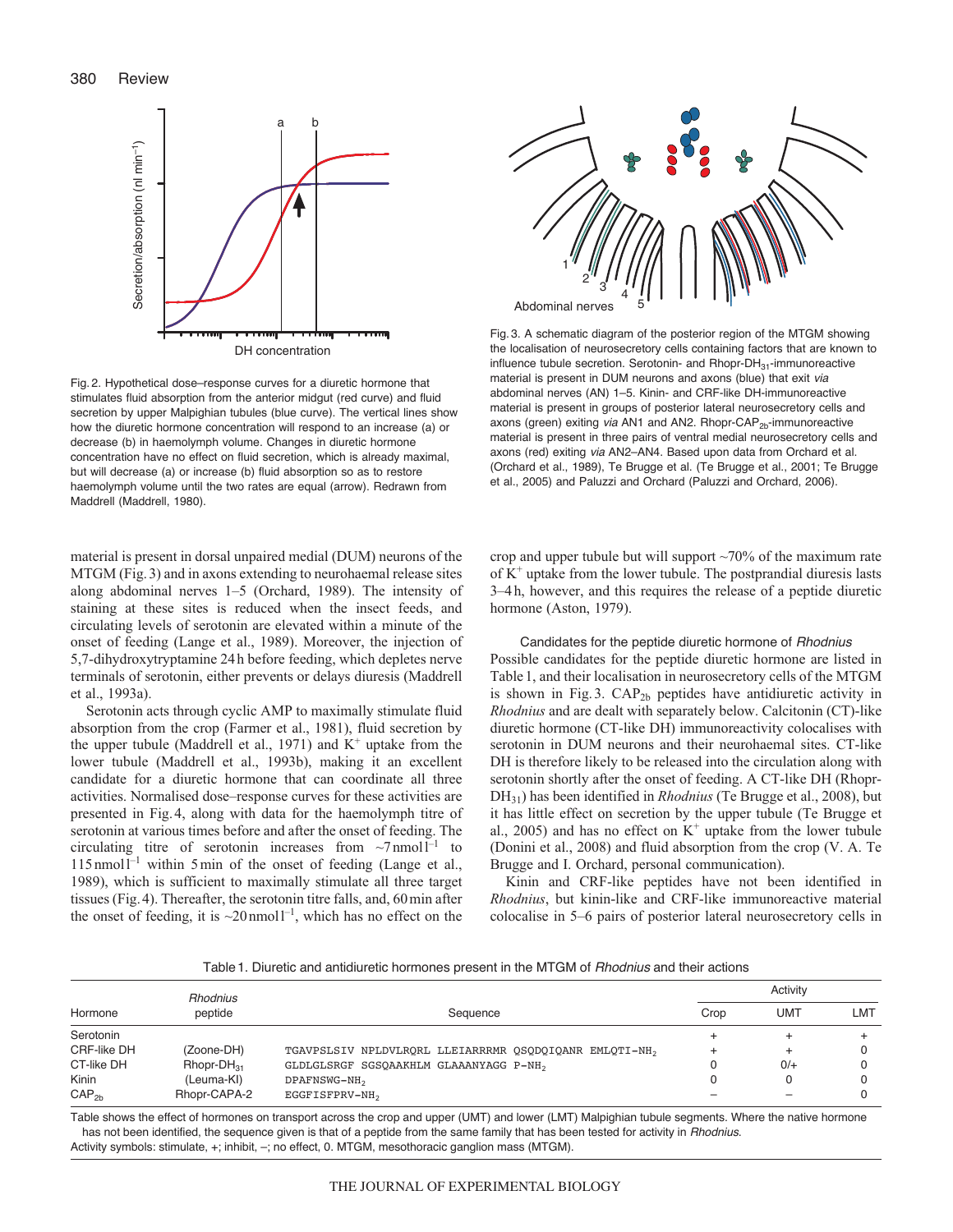

Fig. 4. Normalised dose–response curves for the effects of serotonin in stimulating fluid absorption from the anterior midgut (red curve), fluid secretion by upper Malpighian tubules (blue curve) and K<sup>+</sup> uptake from lower Malpighian tubules (green curve). Vertical lines indicate serotonin concentrations in haemolymph of unfed fifth-instar Rhodnius nymphs (0), and at 5 and 60 min after the onset of feeding. Based upon data from Maddrell et al. (Maddrell et al., 1971; Maddrell et al., 1993), Farmer et al. (Farmer et al., 1981) and Lange et al. (Lange et al., 1989).

the MTGM (Te Brugge et al., 2001). These are almost certainly the cells that were shown to contain a diuretic hormone that is released during diuresis (Berlind and Maddrell, 1979). Their axons extend to neurohaemal sites on abdominal nerves 1 and 2, and there is evidence to suggest that both peptides are released into the circulation in response to feeding (Te Brugge and Orchard, 2002). In cross-species assays, kinins have no effect on secretion by the upper segment of *Rhodnius* tubules, and this has been confirmed with HPLC fractions from the MTGM that contain kinin-like immunoreactive material (Te Brugge et al., 2002). Kinins also have no effect on  $K^+$  uptake from the lower tubule (Donini et al., 2008) and fluid absorption from the crop (V. A. Te Brugge and I. Orchard, personal communication).

Cross-species assays with CRF-like DH from *Locusta migratoria* (Locmi-DH) and *Zootermopsis nevadensis* (Zoone-DH) show that both stimulate maximal secretion by the upper segment of *Rhodnius* tubules (Coast, 1996; Te Brugge et al., 2002). In addition, Zoone-DH stimulates fluid absorption from the crop (Te Brugge and I. Orchard, personal communication), but it has no effect on  $K^+$  uptake from the lower tubule (Donini et al., 2008). The latter finding explains why the contents of isolated posterior lateral neurosecretory cells have potent diuretic activity on the upper tubule but no effect on the lower tubule (Maddrell, 1976). Zoone-DH uses cyclic AMP as a second messenger, which is consistent with what is known of the unidentified peptide diuretic hormone (Maddrell et al., 1993a), and it is likely that this is a CRFlike DH. The actions of serotonin and Zoone-DH on the upper tubule appear identical and result in a characteristic triphasic change in transepithelial potential (TEP) (Donini et al., 2008; Ianowski and O'Donnell, 2001; O'Donnell and Maddrell, 1984), which has been attributed to the sequential activation of apical membrane  $Cl^-$  channels, the apical membrane V-type  $H^+$ -ATPase, and a basal membrane  $\text{Na}^{\dagger}/\text{K}^{\dagger}/2\text{Cl}^-$  cotransporter. The net result is a massive increase in NaCl and KCl transport into the lumen along with osmotically obliged water.

Serotonin is released rapidly into the haemolymph immediately after the onset of feeding to initiate diuresis, but the circulating titre peaks at 5min and thereafter declines to levels below those needed to stimulate the fluid absorption from the crop and secretion by upper tubule, which would then require the release of a CRF-like DH. In support of this, the serotonin receptor antagonist ketanserin reduces the diuretic activity of haemolymph sampled 5min after the onset of feeding by 70%, but by only 30% in samples taken after 1.5h (Te Brugge and I. Orchard, 2002). The latter effect is considerably greater than would be anticipated, because serotonin levels have then fallen to  $\sim$ 20 nmol<sup>1-1</sup>, which have little effect on tubule secretion (see Fig.4). The synergism demonstrated between the peptide diuretic hormone and threshold concentrations of serotonin (Maddrell et al., 1993a) could account for the marked effect of ketanserin on haemolymph diuretic activity at 1.5h, but surprisingly neither Locmi-DH nor Zoone-DH acts synergistically with serotonin (Coast, 1996; Te Brugge et al., 2002). A different result might be obtained with native *Rhodnius* CRF-like DH, but synergism could not be demonstrated between serotonin and an HPLC fraction from the MTGM that contained CRF-like immunoreactive material (Te Brugge et al., 2002). As there is also no evidence of synergism between serotonin and either kinins or Rhopr-D $H_{31}$ , it is possible that an additional peptide diuretic hormone(s) is present in the MTGM.

Although Zoone-DH mimics serotonin in stimulating fluid secretion by the upper tubule and fluid absorption from the crop, it has no effect on  $K^+$  uptake from the lower tubule (Donini et al., 2008), yet this must continue throughout diuresis to conserve haemolymph  $K^+$ . This is probably achieved by the greater potency of serotonin on the lower tubule (see Fig.4), which would allow  $\sim$ 70% maximal K<sup>+</sup> uptake even when the circulating titre falls to about  $20$  nmoll<sup>-1</sup>.

#### Terminating diuresis

Diuresis ceases 3-4h after the onset of feeding – by when  $\sim$  50% of the imbibed salt and water have been voided. The cessation of diuresis was generally assumed to result from the removal of the stimulus for diuretic hormone release (abdominal distension) and the degradation and/or removal of diuretic hormone present in the circulation. Switching off high rates of ion and water movement across the anterior midgut and Malpighian tubules of *Rhodnius* by such a mechanism would be difficult, however, because at all times they must remain precisely coordinated for haemolymph volume and composition to be held constant. This might explain why *Rhodnius* uses an antidiuretic hormone to terminate diuresis, as first demonstrated using a CAP2b (Manse-CAP2b) from the tobacco hornworm, *Manduca sexta*, which acts through cyclic GMP to reduce secretion by upper tubules partially stimulated with serotonin (Quinlan et al., 1997). The native peptide, Rhopr-CAP<sub>2b</sub> (also known as Rhopr CAPA-2 because it is encoded by the *Rhodnius capability* gene) has subsequently been identified and shown to have potent  $(IC_{50}=4$  nmoll<sup>-1</sup>) antidiuretic activity on tubules partially stimulated by  $50$  nmoll<sup>-1</sup> serotonin (Paluzzi et al., 2008). CAP<sub>2b</sub>-like immunoreactive material is present in three pairs of ventral medial neurosecretory cells in the MTGM (see Fig.3), which express the gene encoding CAPA, and axons from these cells extend to neurohaemal areas on abdominal nerves 2–4 (Paluzzi and Orchard, 2006; Paluzzi et al., 2008). The intensity of immunoreactive staining decreases 3–4h after the onset of feeding (Paluzzi and Orchard, 2006), which is coincident with an increase in the cyclic GMP content of Malpighian tubules *in vivo* (Quinlan et al., 1997) and consistent with release of Rhopr-CAP<sub>2b</sub> at the time diuresis ceases.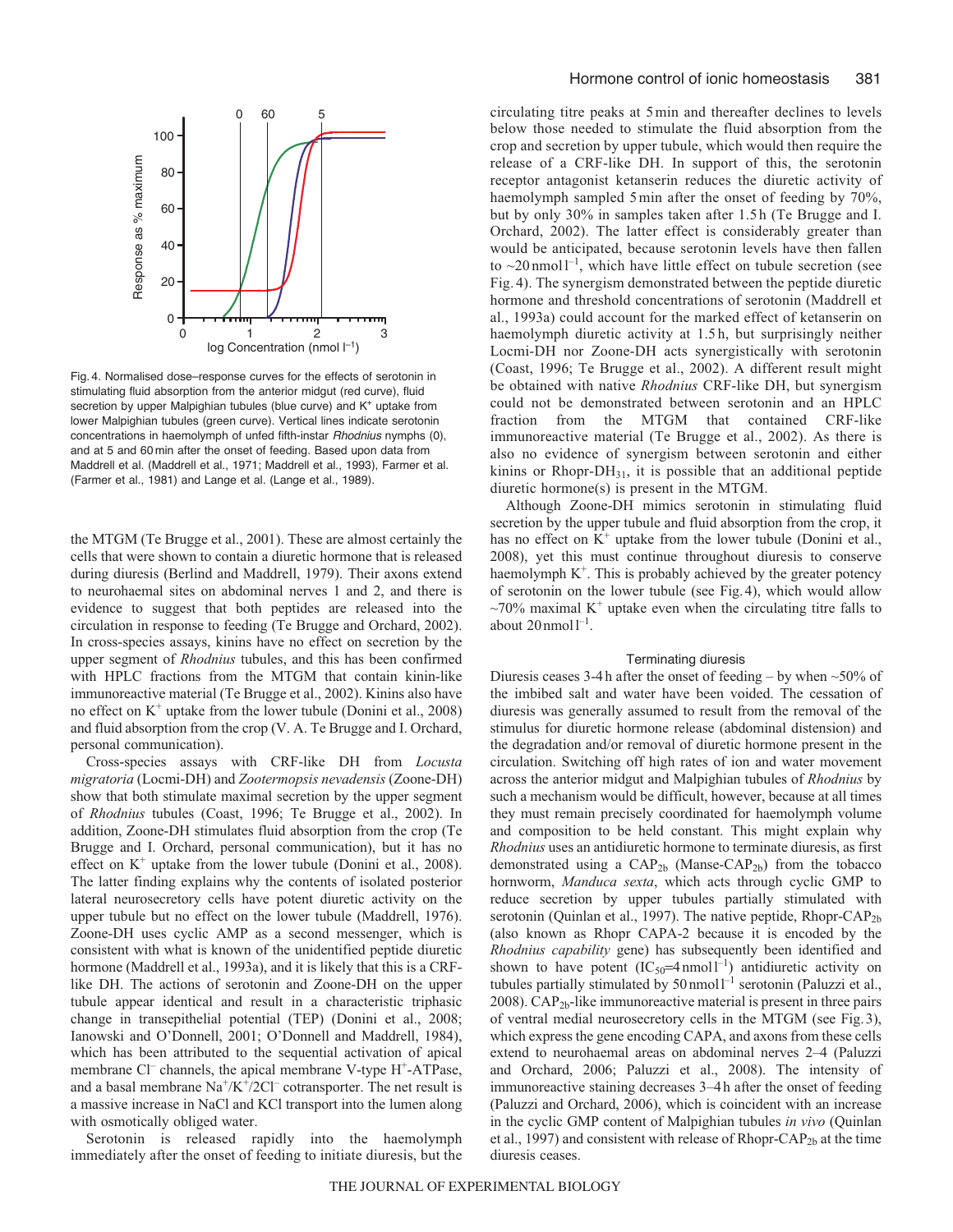It has been suggested that the antidiuretic activity of  $CAP<sub>2b</sub>$ results from the activation of a cyclic-GMP-dependent phosphodiesterase specific for cyclic AMP (Quinlan and O'Donnell, 1998), which is the second messenger used by both serotonin and the CRF-like DH. Although this is an attractive hypothesis, it has yet to be tested, but it is consistent with the observation that high concentrations of cyclic AMP reverse the effects of cyclic GMP (Quinlan and O'Donnell, 1998). Interestingly, with the addition of a high concentration  $(500 \,\mu\text{mol}^{-1})$  of exogenous cyclic GMP, upper tubules stimulated with  $10 \mu$ moll<sup>-1</sup> serotonin revert towards their unstimulated state by secreting  $K^+$ -rich fluid (Quinlan and O'Donnell, 1998), which could be important for conserving  $Na<sup>+</sup>$  once fluid absorption from the crop ceases. The activities of the crop and the upper segment of the Malpighian tubules need to be coordinated, and recently it has been shown that Rhopr-CAP<sub>2b</sub> also reduces fluid absorption from the anterior midgut stimulated with either serotonin or Zoone-DH (Orchard and Paluzzi, 2009). The termination of diuresis in a coordinated manner would therefore depend on the potency and rate of response of the crop and upper tubule to  $Rhopr-CAP_{2b}$ . It is not known whether Rhopr-CAP<sub>2b</sub> reduces serotonin-stimulated  $K^+$ uptake from the lower tubule, where cyclic AMP is also used as a second messenger, but this might not be necessary. As diuresis ceases,  $K^+$  uptake is likely to be the last process to be turned off because, while the upper tubule remains stimulated, the lower tubule must continue to reabsorb  $K^+$ . Serotonin is the only diuretic hormone known to act on the lower tubule, and circulating levels at 3–4h after the onset of feeding  $(\sim 20 \text{ nmol} l^{-1})$  lie on the steepest part of the dose–response curve (see Fig.4), which means that even a small decline in concentration will substantially reduce  $K^+$  uptake.

### **The control of ionic homeostasis in mosquitoes** Diuresis after a blood meal

Adult female mosquitoes are haematophagous and use proteins from the blood meal for egg development. Males, by contrast, feed only on nectar, and nectar is also used by females as an energy source (Clements, 2000). The blood meals of female mosquitoes are smaller than those imbibed by *Rhodnius* nymphs and are equivalent to 2–3 times the unfed body mass. They differ also in the way they digest and assimilate the meal (Lehane, 2005). *Rhodnius* is 'continuous processor' in that the blood meal is held in the expanded anterior foregut and is slowly passed down to lower regions of the midgut for digestion and assimilation. By contrast, mosquitoes are 'batch processors': digestion and assimilation occur over the entire surface of the food bolus in the midgut. This difference is reflected in the requirements for ionic regulation after the blood meal, because the release of  $K^+$  from blood cells begins not long after feeding in mosquitoes but can be delayed for several days in *Rhodnius*.

Adult female yellow fever mosquitoes, *Aedes aegypti*, typically ingest ~3.5mg of blood, and gorging is complete within 5min of the onset of feeding. A few  $(3-7)$  drops of urine are voided while feeding, but urine output increases dramatically within minutes of completing the meal (peak phase of diuresis), reaching  $>40$  nlmin<sup>-1</sup> (Williams et al., 1983). Thereafter, urine output gradually declines (post-peak phase of diuresis), until it reaches a lower stable rate (late phase of diuresis) that is  $\sim 10\%$  of the peak rate and is maintained for up to 2h from the onset of feeding. Unfed insects rarely, if ever, void urine. Urine droplets  $(\sim 17 \text{ nl drop}^{-1})$  are voided approximately every 15s during the peak phase of diuresis (Wheelock et al., 1988), and their composition is similar to that of the primary urine, which is  $Na<sup>+</sup>$  rich and isosmotic to haemolymph (Williams et al., 1983). The peak phase is therefore comparable to the rapid diuresis of *Rhodnius* and probably corresponds to a period of rapid absorption of NaCl-rich fluid from the midgut into the haemolymph. Sodium excretion declines during the post-peak phase of diuresis, whereas  $K^+$  excretion increases, and, by the end of this phase,  $K^+$ -rich urine is voided. As urine output declines, transport processes in the hindgut have an increasing influence on urine composition. The urine becomes hypo-osmotic to haemolymph, reflecting the uptake of NaCl in the hindgut without an osmotically equivalent volume of water, which is important for preventing dilution of the haemolymph by the blood meal. The osmotic concentration of the urine is more variable during the late phase of diuresis, and  $K^+$  excretion exceeds that of Na<sup>+</sup>. In the course of the postprandial diuresis, about 42% of the ingested plasma volume is voided (0.8  $\mu$ l of urine), with most of this (0.6 $\mu$ l) occurring during the first 20min (Williams et al., 1983). At the same time,  $\sim$ 44% of the ingested Na<sup>+</sup> and 144% of the plasma K<sup>+</sup> are expelled, with the additional  $K^+$  most likely coming from the digestion of blood cells in the midgut.

The pattern of diuresis in Anopheline mosquitoes differs from *Aedes* in that a greater volume of urine is voided while the insect is still feeding (Fig.5A). During this so-called 'pre-diuresis', the



Fig. 5. (A) The rate at which urine droplets are voided during the prediuresis and subsequent diuresis of An. gambiae fed on a human volunteer. During peak diuresis, urine drops are voided at >1 min<sup>-1</sup> but are voided less regularly during late diuresis. (B) The percentage of imbibed plasma water (blue bars),  $Na<sup>+</sup>$  (red bars) and  $K<sup>+</sup>$  (green bars) excreted during pre-diuresis, and the peak and late phases of diuresis by the same mosquito as in (A) (G.M.C., unpublished observations).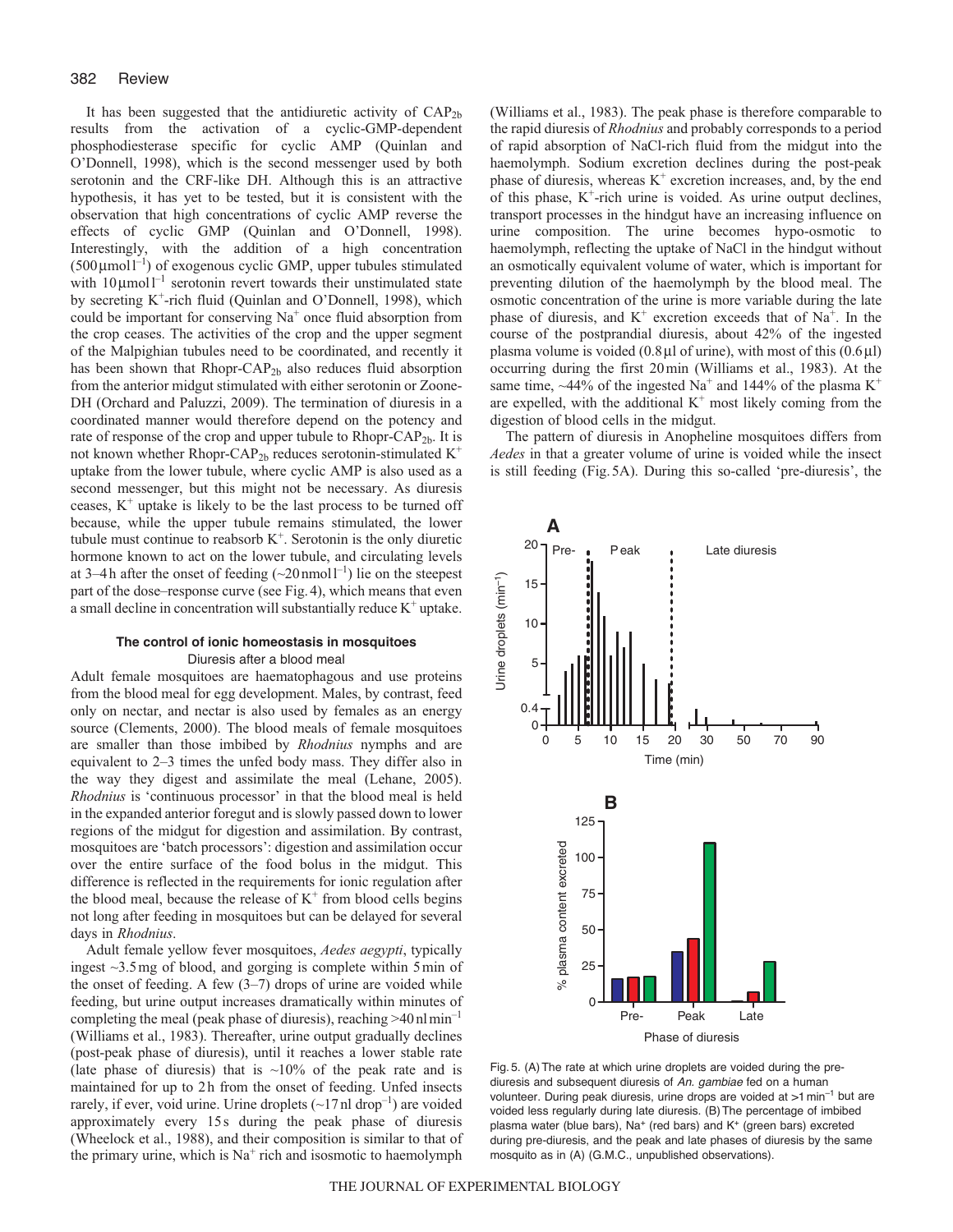fluid voided is frequently pink or reddish in colour and is derived in large part from the blood meal in the midgut rather than the Malpighian tubules (Clements, 2000). Based upon measurements of total body haemoglobin content, we estimate that female malaria mosquitoes (*Anopheles gambiae*), weighing on average 0.88mg, consume 1.98μl of blood, but the increase in mass after feeding suggests that 33% of this (0.66μl) is voided before the meal is completed (G.M.C., unpublished observations). The pre-diuresis allows the insect to imbibe larger meals than would otherwise be possible, and blood cells are concentrated 1.5-fold in the midgut. The fluid voided during the pre-diuresis is similar in composition to plasma and contains  $146$  mmoll<sup>-1</sup> Na<sup>+</sup> and 5 mmoll<sup>-1</sup> K<sup>+</sup>, which is consistent with it coming from the blood meal in the midgut where cells are retained (Clements, 2000). The subsequent diuresis is arbitrarily divided into a peak phase, when urine droplets (~5nl  $drop^{-1}$ ) are voided at  $>1$  min<sup>-1</sup> and a post-peak phase when urine droplets are voided with much less regularity (Fig.5A). During the peak phase, about 35% of the imbibed plasma volume is excreted along with 44% of the  $Na<sup>+</sup>$  and 110% of the K<sup>+</sup> (Fig.5B), the additional K+ probably being released from red blood cells.

#### The natriuretic hormone of mosquitoes

As in *Rhodnius*, the volumic, osmotic and ionic challenges presented by the blood meal require that excess salt and water absorbed into the haemolymph from the midgut is rapidly eliminated by the excretory system. Transport processes in the midgut and Malpighian tubules must therefore be closely coordinated, but little is known about the former in mosquitoes. At high concentrations ( $\geq 10 \mu$ moll<sup>-1</sup>), serotonin doubles the rate of secretion by *Aedes* tubules (Veenstra, 1988), but this is 100-fold higher than the peak titre measured in *Rhodnius* haemolymph (Lange et al., 1989), and there is no evidence for serotonin functioning as a circulating diuretic hormone. Rather, the peak phase of diuresis and its associated natriuresis are attributed to the release of a peptide diuretic hormone (mosquito natriuretic peptide; MNP) from structures in the head (Beyenbach and Petzel, 1987).

Under control conditions, adult female *Aedes* tubules secrete at  $\sim$ 0.4nlmin<sup>-1</sup>, but this is accelerated sevenfold by MNP, and the [Na<sup>+</sup>]:[K<sup>+</sup>] ratio of the secreted fluid increases from unity to ~10, as  $Na<sup>+</sup>$  transport rises 13-fold, with no change in  $K<sup>+</sup>$  transport (Beyenbach, 1995). MNP acts through cyclic AMP, and its diuretic and natriuretic activities are duplicated by the membrane-permeant cyclic AMP analogue dibutyryl-cyclic AMP (db-cyclic AMP) (Petzel et al., 1987; Williams and Beyenbach, 1984). Diuretic activity is detectable in haemolymph from newly fed intact mosquitoes but is not present in either unfed or fed decapitated insects, which suggests that MNP is released into the circulation from structures in the head in response to the blood meal (Wheelock et al., 1988). In support of this, Malpighian tubules removed from mosquitoes 5min after the onset of a blood meal have significantly higher levels of intracellular cyclic AMP than those from unfed insects (Petzel et al., 1987), consistent with the release of MNP into the circulation. Thereafter, cyclic AMP levels drop back to control levels 10min after the onset of feeding, but peak again at 25min, although this was not statistically significant.

MNP has now been shown to be a CT-like DH (Anoga-DH $_{31}$ ), which was identified using the Ensembl genome browser with the *Drosophila* CT-like DH<sub>31</sub> as a query (Coast et al., 2005). The CTlike peptides of *Aedes* and *Anopheles* are identical, and Anoga-DH31 duplicates the actions of MNP and db-cyclic AMP on *Aedes* tubules. Representatives of three other families of diuretic hormones have been identified in mosquitoes, namely a CRF-like DH (Anoga-DH<sub>44</sub>), which was identified using Ensembl with the *Drosophila* orthologue (Drome-DH44) as a query (Coast et al., 2005), three kinins (Veenstra, 1994) and two CAP2b (CAPA) peptides (Pollock et al., 2004). All have diuretic activity, but none has natriuretic activity. The CT-like Anoga- $DH_{31}$  must therefore be released shortly after the onset of feeding to stimulate the peak phase of diuresis and the accompanying natriuresis. Evidence in support of this comes from experiments in which Anoga- $DH_{31}$  was immunoneutralised using an antiserum that was raised against the CT-like DH (Dippu-DH31) of *Diploptera punctata* (Coast, 2007). *Anopheles* mosquitoes did not consistently gorge when presented with a blood meal across an artificial membrane, and we therefore injected females with 1μl of 0.9% NaCl, which stimulates diuresis, although this is rarely as rapid as after a blood meal (Fig.6). Insects injected with a 1:50 dilution of pre-immune rabbit serum in saline lost 35% of their weight and 33% of their  $Na<sup>+</sup>$  content after 4h, but these values fell to 23% and 9%, respectively, in females injected with a 1:50 dilution of Dippu-DH $_{31}$  antiserum (Coast, 2007). The greater impact of immunoneutralization on salt excretion is consistent with Anoga-DH<sub>31</sub> being the only diuretic hormone with natriuretic activity and with evidence for its release in response to the injected salt load. The lesser effect on water loss could be due to release of a different diuretic hormone in response to the volume load.



The post-peak and late phases of diuresis in *Aedes* are characterised by the excretion of  $K^+$ -rich urine (Williams et al., 1983). The urine



Fig. 6. Water loss from female An. gambiae fed on blood (A) and injected with 1 μl of 0.9% NaCl (B). Water loss was recorded using a flow-through humidity meter. The initial peak in the recordings represents water vapour entering the chamber at the start of the experiment, whereas subsequent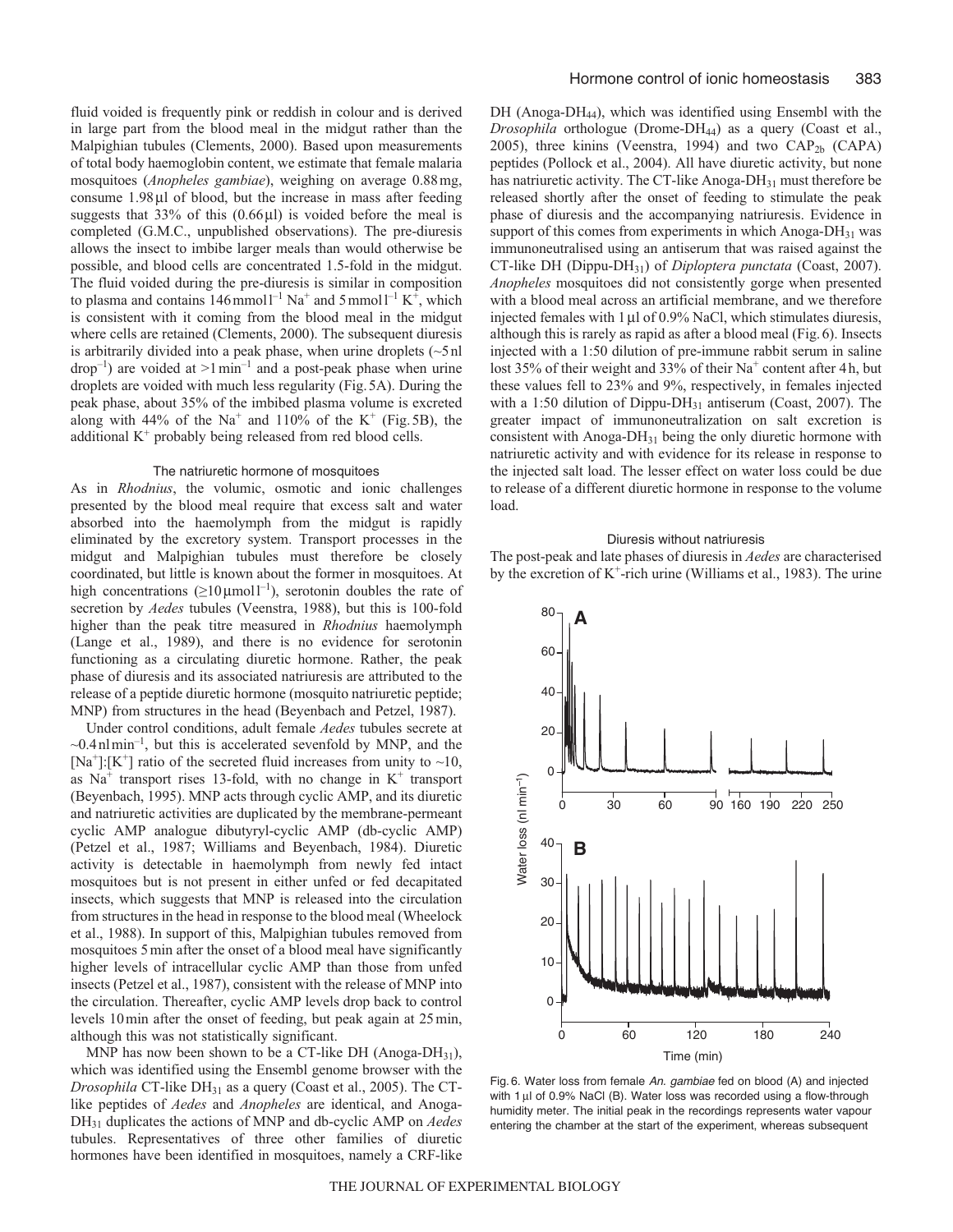is now hypo-osmotic to haemolymph, evidence for its modification in the hindgut, which is likely to be independently controlled. The shift from natriuresis to kaliuresis suggests that primary urine production is no longer stimulated by MNP (i.e. Anoga-DH $_{31}$ ). More likely, diuresis is now controlled by a diuretic hormone that has a nonselective effect on active cation transport by Malpighian tubules, which, unlike the CT-like Anoga- $DH_{31}$ , would increase delivery of  $K^+$  to the hindgut and so facilitate the excretion of excess  $K^+$  from digested blood cells. At present, there is no evidence for release of CRF-like, kinin and  $CAP_{2b}$  DH after a blood meal, but the nonsignificant peak in tubule cyclic AMP content 25min after the onset of feeding could be due to the release of the CRF-like Anoga-DH44, which is known to stimulate production of this second messenger (Coast et al., 2005).

Both male and female mosquitoes feed on nectar, which has a low ion content and therefore presents volumic and osmotic challenges coupled with the need to conserve ions. Diuresis commences within seconds of completing a nectar meal, and excess water is voided as hypo-osmotic urine, which requires the stimulation of both tubule secretion and the reabsorption of ions from the hindgut. The hindgut is almost certainly under endocrine control, but this is an unexplored area. As there is no need to void excess Na<sup>+</sup>, diuresis is probably not initiated by MNP but is more likely controlled by a diuretic hormone with a nonselective effect on cation transport. If this is correct, the stimulus for diuretic hormone release must differ between blood and nectar meals. Possibly the release of the natriuretic CT-like Anoga-DH<sub>31</sub> after a blood meal requires abdominal distension to be accompanied by a change in haemolymph Na+ concentration, which in *Anopheles* rises from 79 $\pm$ 4 to 106 $\pm$ 3 mmoll<sup>-1</sup> within 5 min of feeding (G.M.C., unpublished observations). In this context, it is noteworthy that male *Aedes* have a natriuretic peptide, presumably Anoga-DH<sub>31</sub>, and their tubules have ion-transport mechanisms similar to those of female tubules even though they do not feed on blood (Plawner et al., 1991).

## The mode of action of mosquito diuretic hormones

Under control conditions, the fluid secreted by mosquito tubules contains almost-equimolar amounts of  $Na<sup>+</sup>$  and  $K<sup>+</sup>$ , but, when stimulated by the CT-like Anoga-DH<sub>31</sub> (i.e. MNP), the  $[Na^+]$ :  $[K^+]$ ratio increases to  $~10$  (Coast et al., 2005). There is considerable evidence to suggest that the natriuretic activity of MNP results from the cyclic-AMP-dependent opening of a  $Na<sup>+</sup>$  conductance  $(Na<sup>+</sup> channel)$  in the principal cell basal membrane, which makes more Na<sup>+</sup> available to cation/proton antiports in the apical membrane (Beyenbach, 2003b). The  $K^+$  conductance of the basal membrane is normally 3.9 times greater than for  $Na<sup>+</sup>$ , but the latter almost doubles after stimulation with db-cyclic AMP (Beyenbach and Masia, 2002). This is prevented by the epithelial  $Na<sup>+</sup>$  channel (ENaC) blocker amiloride, but, at the concentrations used (0.1 and  $1.0 \text{ mmol}^{-1}$ , it could inhibit a number of Na<sup>+</sup>-dependent processes (Beyenbach and Masia, 2002). To confirm the role of ENaC proteins in the natriuretic response, they must be shown to be present in the basal membrane and to open in response to cyclic AMP. Natriuresis also requires the activation of a cyclic-AMPdependent bumetanide-sensitive  $Na^+/K^+/2Cl^-$  cotransporter in the basal membrane (Hegarty et al., 1991). The cotransporter will bring additional Cl<sup>-</sup> into the cell, which could exit to the lumen through Cl– channels in the apical membrane (Wright and Beyenbach, 1987) to support a 13-fold increase in transepithelial NaCl transport after stimulation with Anoga-DH<sub>31</sub> (Coast et al., 2005).

In contrast to the CT-like Anoga-DH<sub>31</sub>, the CRF-like Anoga-DH44 does not have natriuretic activity, even though it stimulates cyclic AMP production (Coast et al., 2005). The action of CRFlike DH in *Aedes* and *Anopheles* tubules is characterised by a triphasic change in TEP, which has been interpreted as resulting from the stimulation of both  $Ca^{2+}$ -dependent and cyclic-AMPdependent transport processes (Clark et al., 1998; Coast et al., 2005). Indeed, the triphasic voltage change can be reproduced by adding a combination of Anoga-DH31 and a kinin to *Anopheles* tubules, which suggests that Anoga-DH<sub>44</sub> activates the basal membrane  $Na<sup>+</sup>$  conductance and  $Na<sup>+/</sup>K<sup>+/</sup>/2Cl<sup>-</sup>$  cotransporter, and opens a Cl– shunt pathway (see below).

Kinins stimulate secretion by mosquito tubules (Beyenbach, 1995; Hayes et al., 1989), but their effect is modest (a twofold increase) compared with that of CT-like Anoga-DH $_{31}$  (sevenfold increase) and CRF-like Anoga-DH<sub>44</sub> (threefold). Kinins act to open a Ca<sup>2+</sup>-dependent Cl<sup>-</sup>-selective shunt pathway that lies outside of the principal cells, which results in a nonselective increase in the active transport of  $Na^+$  and  $K^+$  into the lumen (Pannabecker et al., 1993; Yu and Beyenbach, 2001). A question remains as to whether the Cl– shunt pathway is paracellular or transcellular, through stellate cells (Beyenbach, 2003a; O'Donnell et al., 1998; Radford et al., 2002; Yu and Beyenbach, 2002), but the latter appears more likely given that a kinin receptor is present on stellate cells in *Anopheles stephensi* (Radford et al., 2004).

CAP2b peptides from *An. gambiae* and *Drosophila* stimulate cyclic GMP production by *An. stephensi* tubules and cause a modest (approximately twofold) increase in fluid secretion, although the latter response is very variable and not dose–response dependent (Pollock et al., 2004). When tested on *Aedes* tubules, 1μmoll–1 *Drosophila* CAPA-1 peptide produced a small increase in secretion but had no effect on the  $[Na^+]$ :  $[K^+]$  ratio of secreted fluid (G.M.C., unpublished observations).

## Comparing the activities of CT-like and CRF-like DH in dipteran insects

The CT-like Anoga-DH<sub>31</sub> and CRF-like Anoga-DH<sub>44</sub> have markedly different effects on ion transport by mosquito tubules. The former has natriuretic activity and therefore has an important role in the peak phase of diuresis after a blood meal, which is associated with excretion of excess NaCl (and water), whereas the CRF-like DH has a nonselective effect on  $Na^+$  and  $K^+$  transport and might stimulate diuresis at times when natriuresis would be inappropriate, for example during kaliuresis and after a nectar meal. It is therefore of interest to compare the activity of these peptides in two other species of dipteran flies with different feeding habits, the stable fly *Stomoxys calcitrans*, in which both sexes are obligate blood feeders, and the housefly *Musca domestica*, which does not feed on blood. Under control conditions, *Musca* tubules secrete K+ rich fluid, and the  $[Na^+]$ :  $[K^+]$  ratio changes little after stimulation by either peptide (Fig.7A,B). By contrast, when *Stomoxys* tubules are bathed in the same saline, the  $[Na^+]$ :  $[K^+]$  ratio of the secreted fluid is somewhat greater than unity under control conditions and, unlike mosquitoes, both CT-like and CRF-like peptides have natriuretic activity (Fig.7C,D). The difference between stable fly and mosquito tubules would appear to reflect their diets: *Stomoxys* never consumes nectar and is therefore not confronted with a water load in the absence of a salt load.

#### **Concluding remarks**

The focus of this review has been on *Rhodnius* and mosquitoes because, during the rapid diuresis that follows a blood meal, the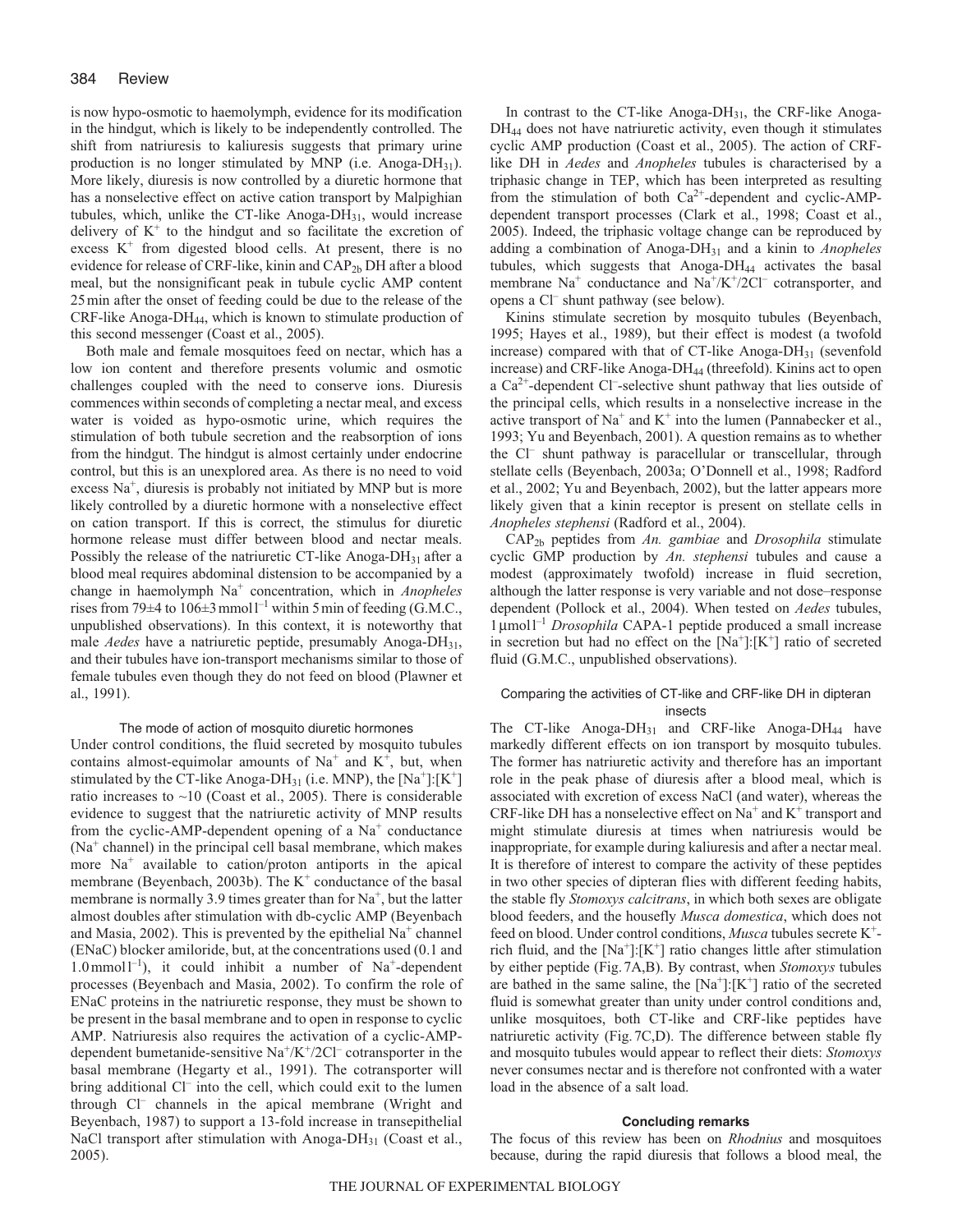



excreted urine is virtually identical to fluid secreted by the Malpighian tubules. At such times, the Malpighian tubules have a dominant role in the regulation of haemolymph volume and composition, removing excess salt and water absorbed from the blood meal in the midgut. Normally, however, the composition of the final excreta is determined by the hindgut, but, with the notable exception of work on locusts, little is known of the control of transport processes in the ileum and rectum. Studies of the hormonal control of the locust hindgut involved the use of flat-sheet and everted sac preparations (Phillips et al., 1986), techniques that can be used only with relatively large insects. Self-referencing ion-selective microelectrodes can, however, measure ion gradients in unstirred layers close to the surface of semi-intact and isolated tissues, allowing net transepithelial ion fluxes to be calculated. It should therefore be possible to study both midgut and hindgut function in model organisms, such as *Drosophila*, and to take advantage of the genetic and molecular biological techniques they have to offer. A number of important questions need to be addressed, including the identification of hormones that contribute to the control of hindgut function, and elucidation of the interplay between hormones acting on the midgut, Malpighian tubules and hindgut, which is essential for the control of haemolymph ionic homeostasis.

I am grateful to Alan Tyler for his technical support over many years and to Shahida Begum (London School of Hygiene and Tropical Medicine) for providing mosquitoes. I also thank Ian Orchard and Vicki Te Brugge (University of Toronto Mississauga) for allowing me to refer to their unpublished work.

#### **References**

- Aston, R. J. (1979). Studies on the diuretic hormone of *Rhodnius prolixus*: some observations on the purification and nature of the hormone and the dynamics of its release in vitro. Insect Biochem. **9**, 163-176.
- **Berlind, A. and Maddrell, S. H. P.** (1979). Changes in hormone activity of single neurosecretory cell bodies during a physiological secretion cycle. Brain Res. **161**, 459-467.
- **Beyenbach, K. W.** (1995). Mechanism and regulation of electrolyte transport in Malpighian tubules. J. Insect Physiol. **41**, 197-207.
- **Beyenbach, K. W.** (2003a). Regulation of tight junction permeability with switch-like speed. Curr. Opin. Nephrol. Hypertens. **12**, 543-550.
- **Beyenbach, K. W.** (2003b). Transport mechanisms of diuresis in Malpighian tubules of insects. J. Exp. Biol. **206**, 3845-3856.

**Beyenbach, K. W. and Masia, R.** (2002). Membrane conductances of principal cells in Malpighian tubules of Aedes aegypti. J. Insect Physiol. **48**, 375-386. **Beyenbach, K. W. and Petzel, D. H.** (1987). Diuresis in mosquitoes: role of a

- natriuretic factor. News Physiol. Sci. **2**, 171-175.
- **Clark, T. M., Hayes, T. K. and Beyenbach, K. W.** (1998). Dose-dependent effects of CRF-like diuretic peptide on transcellular and paracellular transport pathways. Am. J. Physiol. **274**, F834-F840.
- **Clements, A. N.** (2000). The Biology of Mosquitoes. Wallingford, UK: CABI Publishing. **Coast, G. M.** (1996). Neuropeptides implicated in the control of diuresis in insects.
- Peptides **17**, 327-336.
- **Coast, G.** (2007). The endocrine control of salt balance in insects. Gen. Comp. Endocrinol. **152**, 332-338.
- **Coast, G. M., Meredith, J. and Phillips, J. E.** (1999). Target organ specificity of major neuropeptide stimulants in locust excretory systems. J. Exp. Biol. **202**, 3195-3203.
- **Coast, G. M., Orchard, I., Phillips, J. E. and Schooley, D. A.** (2002). Insect diuretic and antidiuretic hormones. In Advances in Insect Physiology, vol. 29 (ed. P. D. Evans), pp. 279-409. London: Academic Press.
- **Coast, G. M., Garside, C. S., Webster, S. G., Schegg, K. M. and Schooley, D. A.** (2005). Mosquito natriuretic peptide identified as a calcitonin-like diuretic hormone in Anopheles gambiae (Giles). J. Exp. Biol. **208**, 3281-3291.
- **Donini, A., O'Donnell, M. J. and Orchard, I.** (2008). Differential actions of diuretic factors on the Malpighian tubules of Rhodnius prolixus. J. Exp. Biol. **211**, 42-48.
- **Farmer, J., Maddrell, S. H. P. and Spring, J. H.** (1981). Absorption of fluid by the midgut of Rhodnius. J. Exp. Biol. **94**, 301-316.
- **Hayes, T. K., Pannabecker, T. L., Hinkley, D. J., Holman, G. M., Nachman, R. J., Petzel, D. H. and Beyenbach, K. W.** (1989). Leucokinins, a new family of ion transport stimulators and inhibitors in insect Malpighian tubules. Life Sci. **44**, 1259- 1266.
- **Hegarty, J. L., Zhang, B., Petzel, D. H., Baustian, M. D., Pannabecker, T. L. and Beyenbach, K. W.** (1991). Dibutyryl cAMP activates bumetanide-sensitive electrolyte transport in Malpighian tubules. Am. J. Physiol. **261**, C521-C529.
- **Ianowski, J. P. and O'Donnell, M. J.** (2001). Transepithelial potential in Malpighian tubules of Rhodnius prolixus: lumen-negative voltages and the triphasic response to serotonin. J. Insect Physiol. **47**, 411-421.
- **Lange, A. B., Orchard, I. and Barrett, F. M.** (1989). Changes in haemolymph serotonin levels associated with feeding in the blood- sucking bug, Rhodnius prolixus. J. Insect Physiol. **35**, 393-399.
- **Lehane, M. J.** (2005). The Biology of Blood-Sucking in Insects. Cambridge: Cambridge University Press.
- **Maddrell, S. H. P.** (1962). A diuretic hormone in Rhodnius prolixus Stål. Nature **194**, 605-606.
- **Maddrell, S. H. P.** (1963). Excretion in the blood-sucking bug, Rhodnius prolixus Stål. I. The control of diuresis. J. Exp. Biol. **40**, 247-256.
- **Maddrell, S. H. P.** (1964a). Excretion in the blood-sucking bug, Rhodnius prolixus Stål. II. The normal course of diuresis and the effect of temperature. J. Exp. Biol. **41**, 163- 176.
- **Maddrell, S. H. P.** (1964b). Excretion in the blood-sucking bug, Rhodnius prolixus Stål. III. The control of the release of the diuretic hormone. J. Exp. Biol. **41**, 459-472.
- Maddrell, S. H. P. (1966). The site of release of the diuretic hormone in Rhodnius new neurohaemal system in insects. J. Exp. Biol. **45**, 499-508.
- **Maddrell, S. H. P.** (1976). Functional design of the neurosecretory system controlling diuresis in Rhodnius prolixus. Am. Zool. **16**, 131-139.
- **Maddrell, S. H. P.** (1980). The control of water relations in insects. In *Insect Biology in* the Future (ed. M. Locke and D. S. Smith), pp. 179-199. New York: Academic Press.